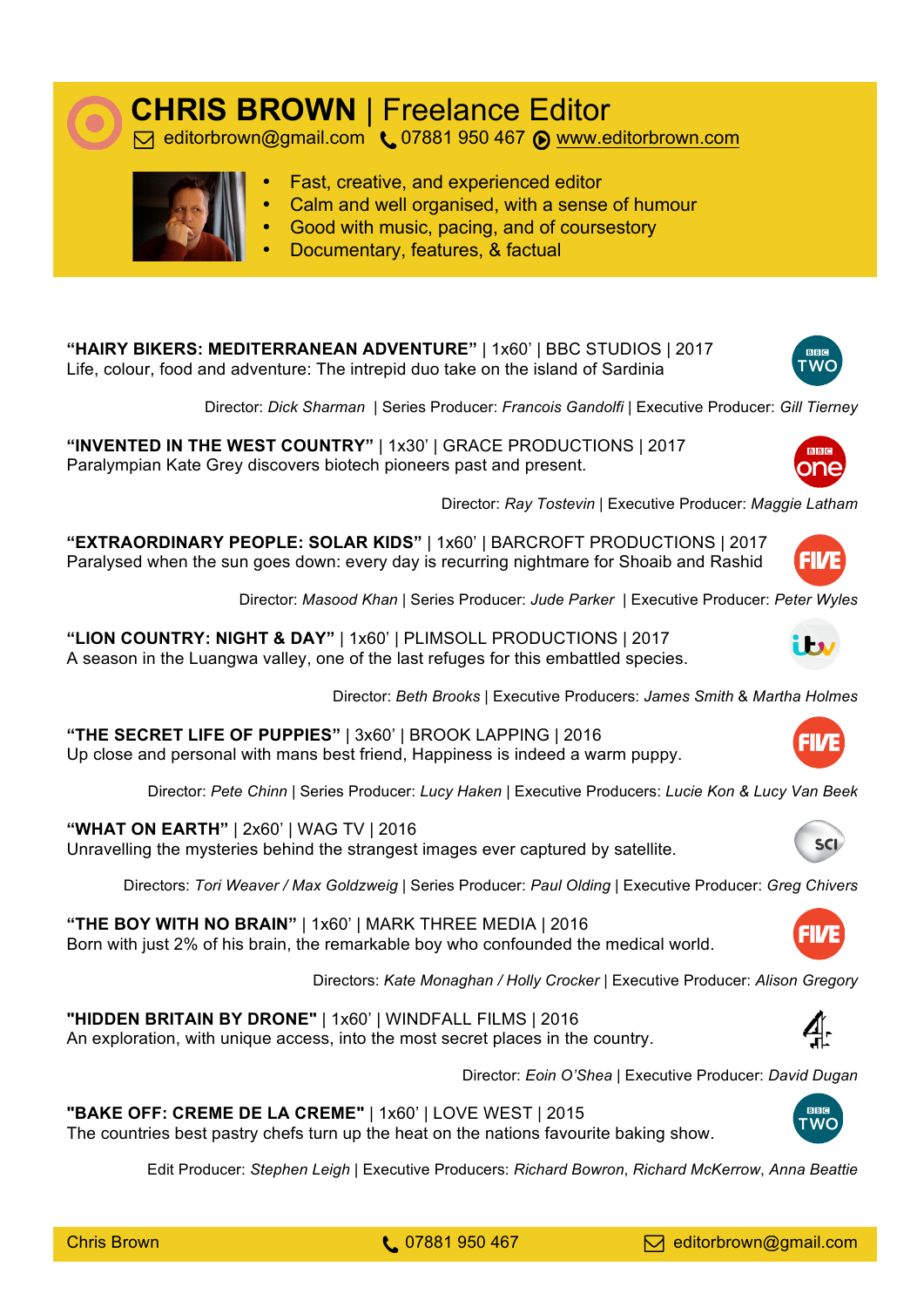**"BUILDING PENGUIN PARADISE"** | 1x60' | ARROW MEDIA | 2013 250 penguins, 4 Species, 1 purpose built new home, all in the heart of Florida.

Edit Producer: *Alex Revill* | Executive Producers: *Nick Metcalfe / Tom Brisley*

**"GREAT BRITISH BAKE OFF: MASTERCLASS"** | 1x60' | LOVE WEST | 2013 Mary and Paul show how it *should* be done: On your marks, Get set, Bake !

E.P.: Hannah Gibson | S.P.: Samantha Beddoes | Executive Producers: *Richard McKerrow*, *Anna Beattie*

**"747 THE DEFINITIVE GUIDE"** | 1x60' | ARROW MEDIA | 2013 The inside story of the birth and evolution of the Jumbo Jet – Canadian Version.

Edit Producer: *Julian Jones* | Executive Producer: *Tom Brisley*

**"ULTIMATE AIRPORT"** | 1x30' | ARROW MEDIA | 2012 An intimate look at the staff, buildings and passengers at the incredible Dubai airport**.**

Edit Producer: *Elena Capurro* | Series Producer: *Nick Metcalfe* | Executive Producer: *Tom Brisley*

**"HOW TO COOK WELL"** | 1x30' | CHOCOLATE MEDIA | 2012 Legendary chef Raymond Blanc shows the secrets of roasting: Formidable.

Series Producer: *Charlotte Reid* | Executive Producer: *Alan Brown*

**"ANIMAL FIGHT NIGHT"** | 1x60' | ARROW MEDIA | 2012 Sex, Food, Power: What happens when animals go to war with each other**.**

Series Producer: *Lucy Van Beek* | Executive Producer: *John Smithson*

**"WORLD'S BUSIEST BORDER CROSSING"** | 1x60' | ARROW MEDIA | 2011 Life in San Ysidro, California where 100,000 people cross the border every single day.

Director: *Eoin O'Shea* | Series Producer: *Thomas Viner* | Executive Producers: *John Smithson / Tom Brisley*

Director: *Stephen Finnegan* | Executive Producer: *Ed Taylor*

**"EXPERIMENTAL"** | 6x60' | NERD TV | 2015

Bigger, better, faster - Tim and Buddy are using science to smash the web.

Drama-documentary on the life, loves, and the ultimate demise of the legendary diva.

Director: *Stephen Shearman* | Series Producer: *Martin Morrison* | Executive Producer: *Jago Lee*

**"WOMEN WHO PAY FOR SEX"** | 1x60' | THUMBS UP | 2014 Jodie Marsh travels the world to meet the women prepared to pay for love.

**"WHITNEY & BOBBY: ADDICTED TO LOVE"** | 1x60' | POTATO | 2015

Director: *Cheryl Price* | Executive Producer: *Marty Redman*

**"SUPERTRUCKERS"** | 1x60' | LION TELEVISION | 2014 The longest, the widest, the heaviest loads - there is only one team to call.

Edit Producer: *Nigel Levy* | Series Producer: *Tony Lee* | Executive Producer: *Jeremy Mills*

**"BARZAN"** | 1x60' | ULTRAMARINE FILMS | 2013 Onboard the world's largest crane vessel, the future of an entire nation hangs in the balance. ة الريـان الغضـائيـة

Director: *Eoin O'Shea* | Executive Producer: *Michael Lynch*

**WC** 



**D**iscovery



WC









**LIC** 

**aDiscovery**